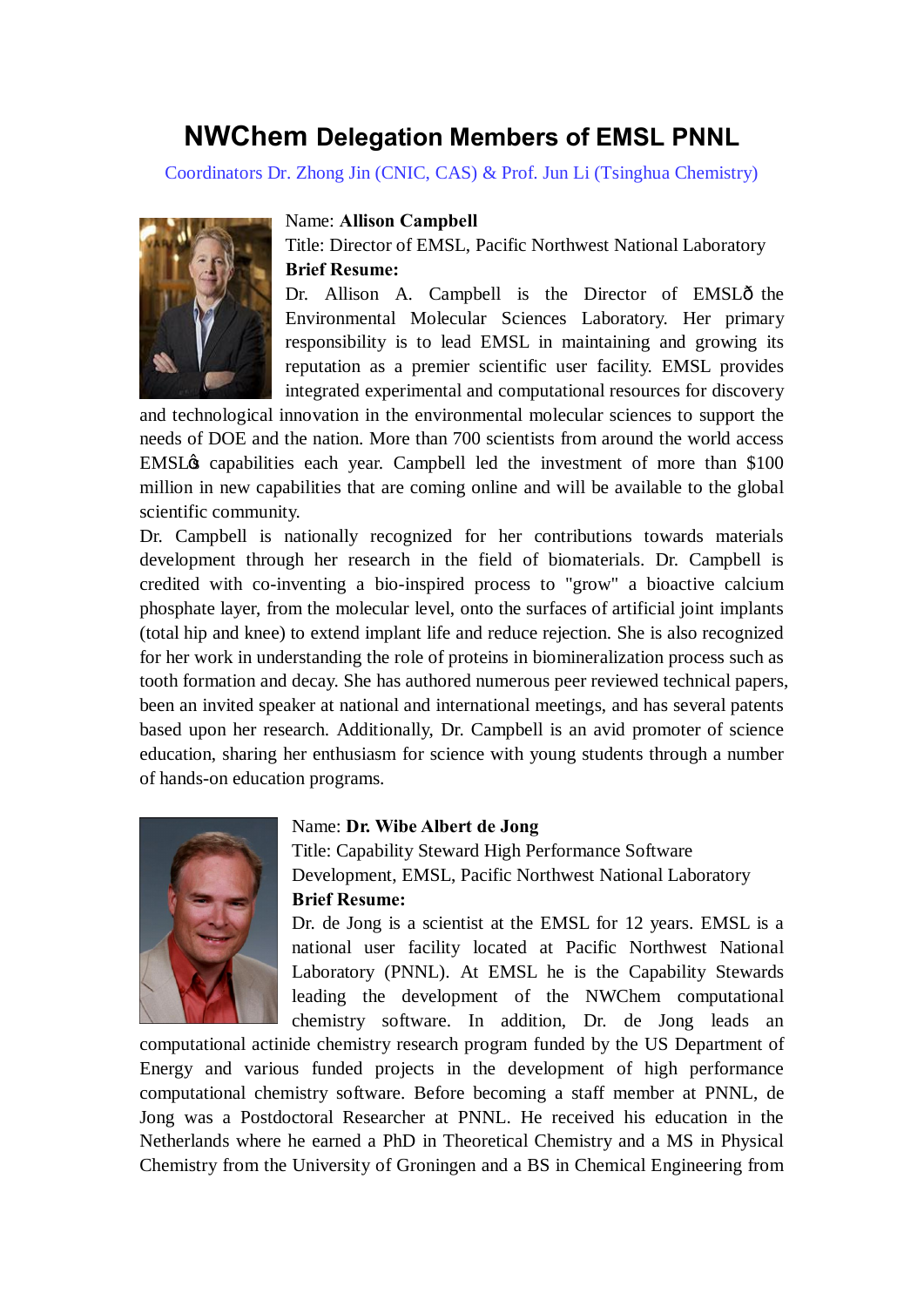the Technical College of Leeuwarden. He has published 56 peer reviewed journal articles plus 3 book chapters, and has presented 20 invited lectures. He has mentored 3 postdoctoral fellows. Dr. de Jong & research interests are actinide chemistry, the development of highly scalable parallel computational chemistry algorithms, and the integration of modeling and experiment.



# Name: **Dr. Niranjan (Niri) Govind** Title: Senior Scientist

# **Brief Resume:**

Dr. Govind did his graduate work with Prof Hong Guo at McGill University in Montreal, Canada and post - doctoral work with Prof. Emily Carter at UCLA, Los Angeles. He has 17 yearsol experience working on the development and application of electronic structure methods. Dr. Govind is presently a Senior Scientist in the High Performance Software Development Group

at the Environmental Molecular Sciences Laboratory (EMSL) at the Pacific Northwest National Laboratory (PNNL). He is a member of the NWChem software development team and is responsible for the development of the DFT and TDDFT modules in the NWChem quantum chemistry package. His research interests include: development of methods and algorithms in electronic structure theory focusing on DFT and TDDFT, ground and excited - state properties of molecules and materials, orbital - free DFT, embedding methodologies and optimization algorithms. Prior to joining EMSL 5 years ago, Dr. Govind spent 7 years in industry working for Accelrys, Inc in San Diego, CA where he worked on various electronic structure packages (CASTEP, DMol3 , VAMP) and has made significant contributions to them.



#### Name: **Dr. Ping Yang**

Title: Senior Research Scientist at Molecular Science Computing of EMSL

# **Brief Resume:**

Ping Yang received her master degree in computer science in 2004 and doctorate in computational chemistry in 2005 from Michigan Technological University. From 2006 to 2008, she was Seaborg Postdoctoral Fellow working with Richard Martin and P. Jeffrey Hay at Los Alamos National Laboratory (LANL). Since 2008, she joined the Environmental Molecular Sciences

Laboratory at Pacific Northwest National Laboratory (PNNL) as a senior research scientist. Her experience includes fundamental structural properties, bonding interactions, and reaction mechanisms in organoactinide molecules, hydrogen bonding networks in biological complexes, and studies of the electronic structure of disordered organic electronic materials. Dr. Yang's current research interests focus on theoretical and computational studies of actinide chemistry, catalysis chemistry, biological complexes, and nanomaterials.